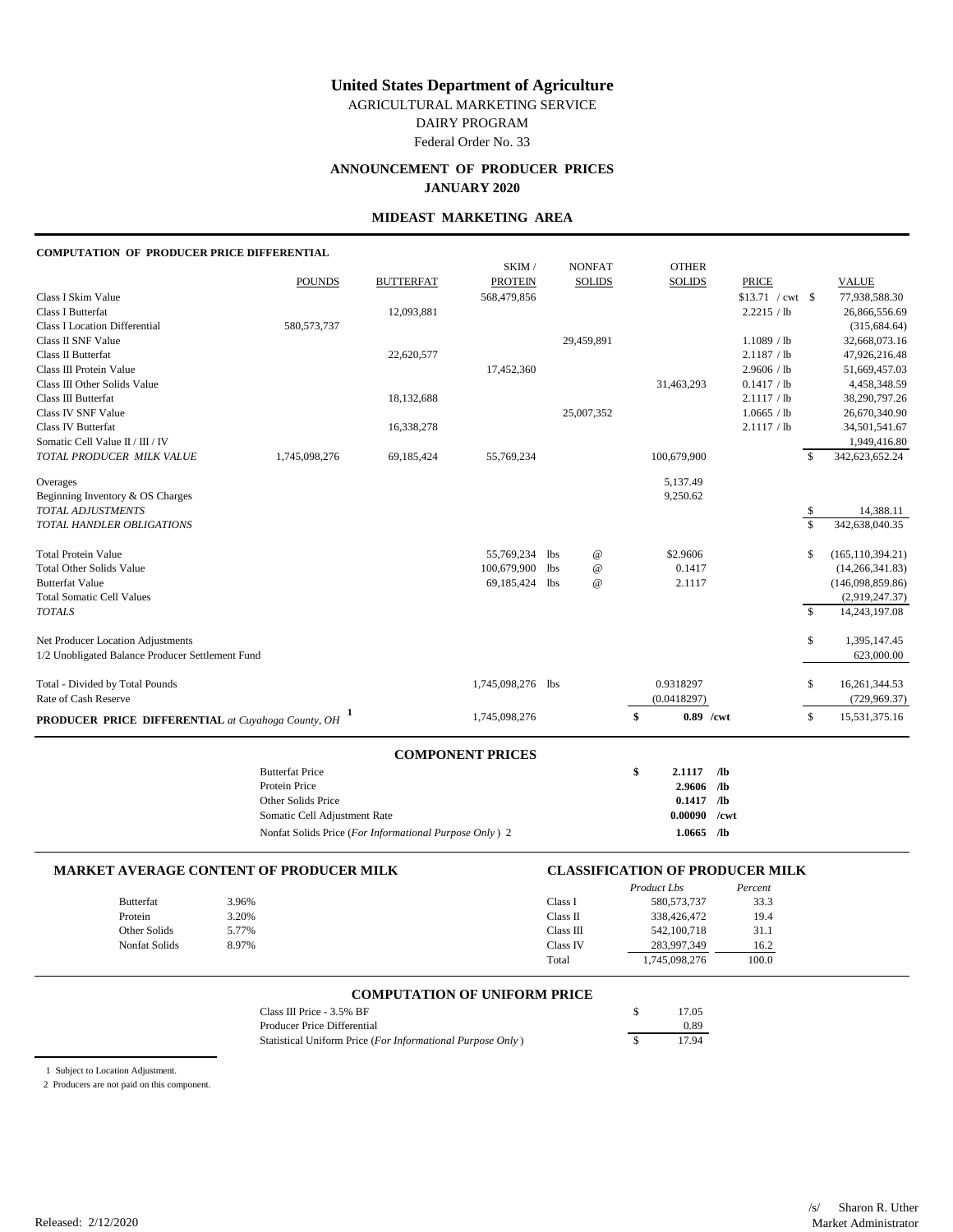AGRICULTURAL MARKETING SERVICE

DAIRY PROGRAM

Federal Order No. 33

# **ANNOUNCEMENT OF PRODUCER PRICES FEBRUARY 2020**

### **MIDEAST MARKETING AREA**

### **COMPUTATION OF PRODUCER PRICE DIFFERENTIAL**

|                                                           |               |                  | SKIM/             |                 | <b>NONFAT</b>   | <b>OTHER</b>      |              |                           |                    |
|-----------------------------------------------------------|---------------|------------------|-------------------|-----------------|-----------------|-------------------|--------------|---------------------------|--------------------|
|                                                           | <b>POUNDS</b> | <b>BUTTERFAT</b> | <b>PROTEIN</b>    |                 | <b>SOLIDS</b>   | <b>SOLIDS</b>     | <b>PRICE</b> |                           | <b>VALUE</b>       |
| Class I Skim Value                                        |               |                  | 513,747,929       |                 |                 |                   |              |                           | 64,012,991.96      |
| <b>Class I Butterfat</b>                                  |               | 10,925,462       |                   |                 |                 |                   | 2.1509 / lb  |                           | 23,499,576.19      |
| <b>Class I Location Differential</b>                      | 524,673,391   |                  |                   |                 |                 |                   |              |                           | (274,060.80)       |
| Class II SNF Value                                        |               |                  |                   |                 | 30,887,208      |                   | 1.1378 / lb  |                           | 35, 143, 465. 28   |
| Class II Butterfat                                        |               | 22,131,651       |                   |                 |                 |                   | 1.9883 / lb  |                           | 44,004,361.69      |
| Class III Protein Value                                   |               |                  | 17,776,754        |                 |                 |                   | 3.0309 / lb  |                           | 53,879,563.69      |
| Class III Other Solids Value                              |               |                  |                   |                 |                 | 32,170,318        | 0.1750 / lb  |                           | 5,629,805.76       |
| Class III Butterfat                                       |               | 18,264,916       |                   |                 |                 |                   | 1.9813 / lb  |                           | 36,188,278.06      |
| Class IV SNF Value                                        |               |                  |                   |                 | 24,067,159      |                   | 1.0667 / lb  |                           | 25,672,438.53      |
| <b>Class IV Butterfat</b>                                 |               | 16,120,500       |                   |                 |                 |                   | 1.9813 / lb  |                           | 31,939,546.64      |
| Somatic Cell Value II / III / IV                          |               |                  |                   |                 |                 |                   |              |                           | 1,984,008.13       |
| TOTAL PRODUCER MILK VALUE                                 | 1,703,583,936 | 67,442,529       | 54,390,450        |                 |                 | 98,509,383        |              | $\mathbb{S}$              | 321,679,975.13     |
| Overages                                                  |               |                  |                   |                 |                 | 270,296.12        |              |                           |                    |
| Beginning Inventory & OS Charges                          |               |                  |                   |                 |                 | 4,884.96          |              |                           |                    |
| <b>TOTAL ADJUSTMENTS</b>                                  |               |                  |                   |                 |                 |                   |              | $\boldsymbol{\mathsf{S}}$ | 275,181.08         |
| <b>TOTAL HANDLER OBLIGATIONS</b>                          |               |                  |                   |                 |                 |                   |              | $\mathbf{\hat{S}}$        | 321,955,156.21     |
| <b>Total Protein Value</b>                                |               |                  | 54,390,450 lbs    |                 | $^{\copyright}$ | \$3,0309          |              | \$                        | (164, 852, 014.94) |
| <b>Total Other Solids Value</b>                           |               |                  | 98,509,383        | 1 <sub>bs</sub> | $^{\copyright}$ | 0.175             |              |                           | (17, 239, 142.19)  |
| <b>Butterfat Value</b>                                    |               |                  | 67,442,529        | 1bs             | $^{\copyright}$ | 1.9813            |              |                           | (133, 623, 882.71) |
| <b>Total Somatic Cell Values</b>                          |               |                  |                   |                 |                 |                   |              |                           | (2,869,584.67)     |
| <b>TOTALS</b>                                             |               |                  |                   |                 |                 |                   |              | $\mathbb{S}$              | 3,370,531.70       |
| Net Producer Location Adjustments                         |               |                  |                   |                 |                 |                   |              | \$                        | 1,311,131.92       |
| 1/2 Unobligated Balance Producer Settlement Fund          |               |                  |                   |                 |                 |                   |              |                           | 655,000.00         |
| Total - Divided by Total Pounds                           |               |                  | 1,703,583,936 lbs |                 |                 | 0.3132610         |              | \$                        | 5,336,663.62       |
| Rate of Cash Reserve                                      |               |                  |                   |                 |                 | (0.0432610)       |              |                           | (736, 987.45)      |
| <b>PRODUCER PRICE DIFFERENTIAL</b> at Cuyahoga County, OH |               |                  | 1,703,583,936     |                 |                 | \$<br>$0.27$ /cwt |              | \$                        | 4,599,676.17       |
|                                                           |               |                  |                   |                 |                 |                   |              |                           |                    |

| <b>Butterfat Price</b>                                 | S | 1.9813  | ЛЬ         |
|--------------------------------------------------------|---|---------|------------|
| Protein Price                                          |   | 3.0309  | /Љ         |
| Other Solids Price                                     |   | 0.1750  | /Љ         |
| Somatic Cell Adjustment Rate                           |   | 0.00089 | $/$ cwt    |
| Nonfat Solids Price (For Informational Purpose Only) 2 |   | 1.0667  | $\sqrt{2}$ |

| <b>MARKET AVERAGE CONTENT OF PRODUCER MILK</b> |       |           | <b>CLASSIFICATION OF PRODUCER MILK</b> |         |  |
|------------------------------------------------|-------|-----------|----------------------------------------|---------|--|
|                                                |       |           | Product Lbs                            | Percent |  |
| Butterfat                                      | 3.96% | Class I   | 524,673,391                            | 30.8    |  |
| Protein                                        | 3.19% | Class II  | 352,647,485                            | 20.7    |  |
| Other Solids                                   | 5.78% | Class III | 552,661,277                            | 32.4    |  |
| Nonfat Solids                                  | 8.97% | Class IV  | 273,601,783                            | 16.1    |  |
|                                                |       | Total     | 1.703.583.936                          | 100.0   |  |

### **COMPUTATION OF UNIFORM PRICE**

| Class III Price $-3.5\%$ BF                                | 17.00 |
|------------------------------------------------------------|-------|
| Producer Price Differential                                | 0.27  |
| Statistical Uniform Price (For Informational Purpose Only) | 17.27 |

1 Subject to Location Adjustment.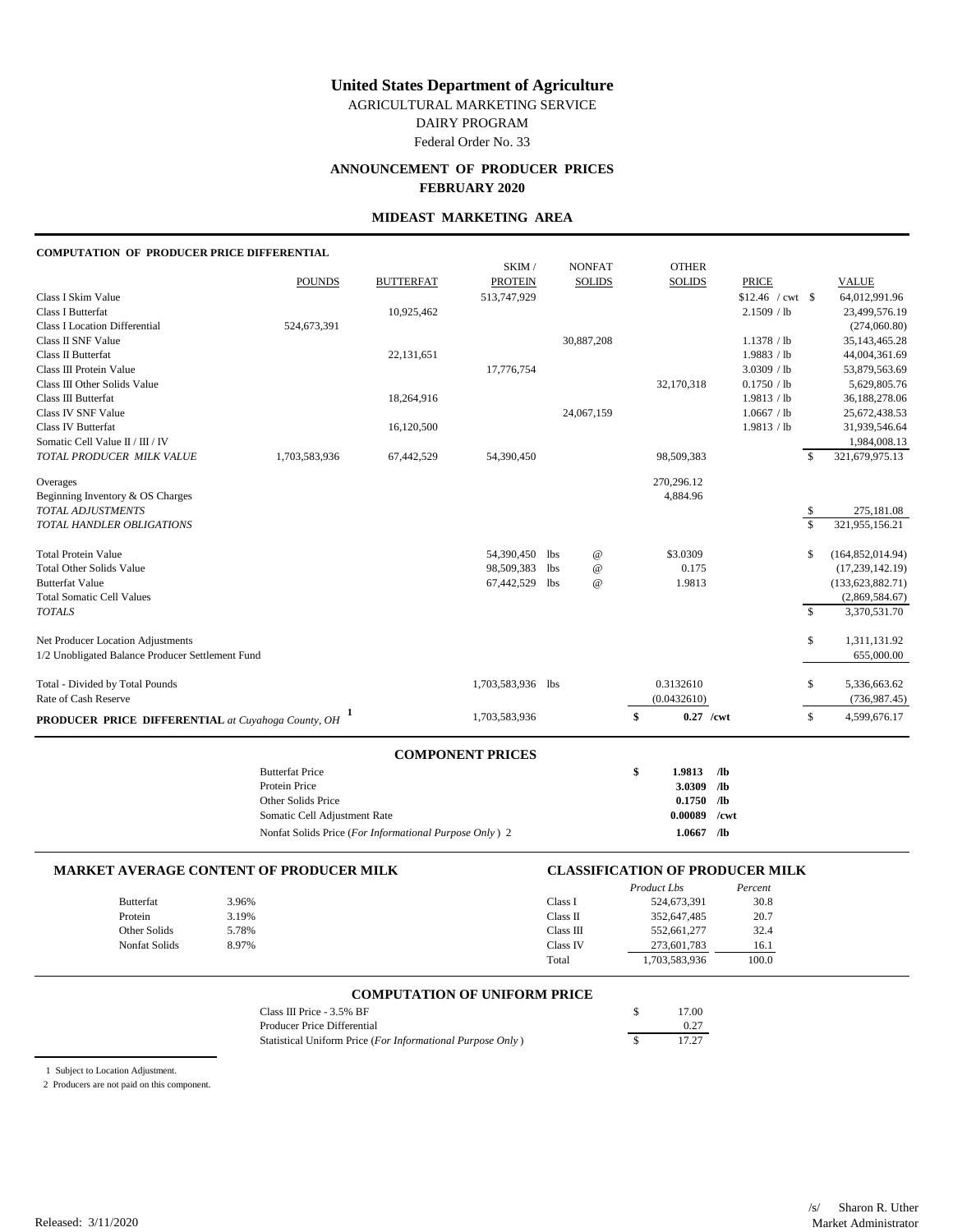AGRICULTURAL MARKETING SERVICE

DAIRY PROGRAM

Federal Order No. 33

# **ANNOUNCEMENT OF PRODUCER PRICES MARCH 2020**

### **MIDEAST MARKETING AREA**

### **COMPUTATION OF PRODUCER PRICE DIFFERENTIAL**

|                                                           |               |                  | SKIM /            |            | <b>NONFAT</b>   | <b>OTHER</b>      |                   |               |                    |
|-----------------------------------------------------------|---------------|------------------|-------------------|------------|-----------------|-------------------|-------------------|---------------|--------------------|
|                                                           | <b>POUNDS</b> | <b>BUTTERFAT</b> | <b>PROTEIN</b>    |            | <b>SOLIDS</b>   | <b>SOLIDS</b>     | <b>PRICE</b>      |               | <b>VALUE</b>       |
| Class I Skim Value                                        |               |                  | 604,849,177       |            |                 |                   | $$12.82$ / cwt \$ |               | 77,541,664.50      |
| <b>Class I Butterfat</b>                                  |               | 13,380,658       |                   |            |                 |                   | 2.0257 / lb       |               | 27, 105, 198. 91   |
| <b>Class I Location Differential</b>                      | 618,229,835   |                  |                   |            |                 |                   |                   |               | (340, 026.62)      |
| Class II SNF Value                                        |               |                  |                   |            | 27,299,445      |                   | 1.1533 / lb       |               | 31,484,449.96      |
| Class II Butterfat                                        |               | 21,080,521       |                   |            |                 |                   | 1.9247 / lb       |               | 40,573,678.71      |
| Class III Protein Value                                   |               |                  | 17,989,642        |            |                 |                   | 2.8424 / lb       |               | 51,133,758.41      |
| Class III Other Solids Value                              |               |                  |                   |            |                 | 32,762,675        | 0.1810 / lb       |               | 5,930,044.19       |
| Class III Butterfat                                       |               | 18,920,325       |                   |            |                 |                   | 1.9177 / lb       |               | 36,283,507.26      |
| Class IV SNF Value                                        |               |                  |                   |            | 22,111,184      |                   | 0.9387 / lb       |               | 20,755,768.41      |
| <b>Class IV Butterfat</b>                                 |               | 15,168,242       |                   |            |                 |                   | 1.9177 / lb       |               | 29,088,137.67      |
| Somatic Cell Value II / III / IV                          |               |                  |                   |            |                 |                   |                   |               | 1,843,573.43       |
| TOTAL PRODUCER MILK VALUE                                 | 1,747,717,912 | 68,549,746       | 55,457,753        |            |                 | 101,095,486       |                   | \$            | 321,399,754.83     |
| Overages                                                  |               |                  |                   |            |                 | 41,954.17         |                   |               |                    |
| Beginning Inventory & OS Charges                          |               |                  |                   |            |                 | 1,289.22          |                   |               |                    |
| <b>TOTAL ADJUSTMENTS</b>                                  |               |                  |                   |            |                 |                   |                   | \$            | 43,243.39          |
| TOTAL HANDLER OBLIGATIONS                                 |               |                  |                   |            |                 |                   |                   | \$            | 321,442,998.22     |
| <b>Total Protein Value</b>                                |               |                  | 55,457,753        | <b>lbs</b> | $^{\copyright}$ | \$2.8424          |                   | \$            | (157, 633, 117.12) |
| <b>Total Other Solids Value</b>                           |               |                  | 101,095,486       | <b>lbs</b> | $^{\copyright}$ | 0.181             |                   |               | (18, 298, 282.97)  |
| <b>Butterfat Value</b>                                    |               |                  | 68,549,746 lbs    |            | $^{\omega}$     | 1.9177            |                   |               | (131, 457, 847.89) |
| <b>Total Somatic Cell Values</b>                          |               |                  |                   |            |                 |                   |                   |               | (2,848,231.89)     |
| <b>TOTALS</b>                                             |               |                  |                   |            |                 |                   |                   | $\mathcal{S}$ | 11,205,518.35      |
| Net Producer Location Adjustments                         |               |                  |                   |            |                 |                   |                   | \$            | 1,382,356.77       |
| 1/2 Unobligated Balance Producer Settlement Fund          |               |                  |                   |            |                 |                   |                   |               | 723,000.00         |
| Total - Divided by Total Pounds                           |               |                  | 1,747,717,912 lbs |            |                 | 0.7616146         |                   | \$            | 13,310,875.12      |
| Rate of Cash Reserve                                      |               |                  |                   |            |                 | (0.0416146)       |                   |               | (727, 305.82)      |
| <b>PRODUCER PRICE DIFFERENTIAL</b> at Cuvahoga County, OH |               |                  | 1,747,717,912     |            |                 | \$<br>$0.72$ /cwt |                   | \$            | 12,583,569.30      |

| <b>COMPONENT PRICES</b>                                |   |         |            |
|--------------------------------------------------------|---|---------|------------|
| <b>Butterfat Price</b>                                 | S | 1.9177  | ЛЬ         |
| Protein Price                                          |   | 2.8424  | /Љ         |
| Other Solids Price                                     |   | 0.1810  | $\sqrt{2}$ |
| Somatic Cell Adjustment Rate                           |   | 0.00085 | /cwt       |
| Nonfat Solids Price (For Informational Purpose Only) 2 |   | 0.9387  | $\sqrt{2}$ |

|                  | <b>MARKET AVERAGE CONTENT OF PRODUCER MILK</b> |           | <b>CLASSIFICATION OF PRODUCER MILK</b> |         |  |
|------------------|------------------------------------------------|-----------|----------------------------------------|---------|--|
|                  |                                                |           | Product Lbs                            | Percent |  |
| <b>Butterfat</b> | 3.92%                                          | Class I   | 618.229.835                            | 35.4    |  |
| Protein          | 3.17%                                          | Class II  | 313,903,674                            | 18.0    |  |
| Other Solids     | 5.78%                                          | Class III | 563,260,578                            | 32.2    |  |
| Nonfat Solids    | 8.95%                                          | Class IV  | 252,323,825                            | 14.4    |  |
|                  |                                                | Total     | 1.747.717.912                          | 100.0   |  |

### **COMPUTATION OF UNIFORM PRICE**

| Class III Price $-3.5\%$ BF                                | 16.25 |
|------------------------------------------------------------|-------|
| Producer Price Differential                                | 0.72  |
| Statistical Uniform Price (For Informational Purpose Only) | 16.97 |

1 Subject to Location Adjustment.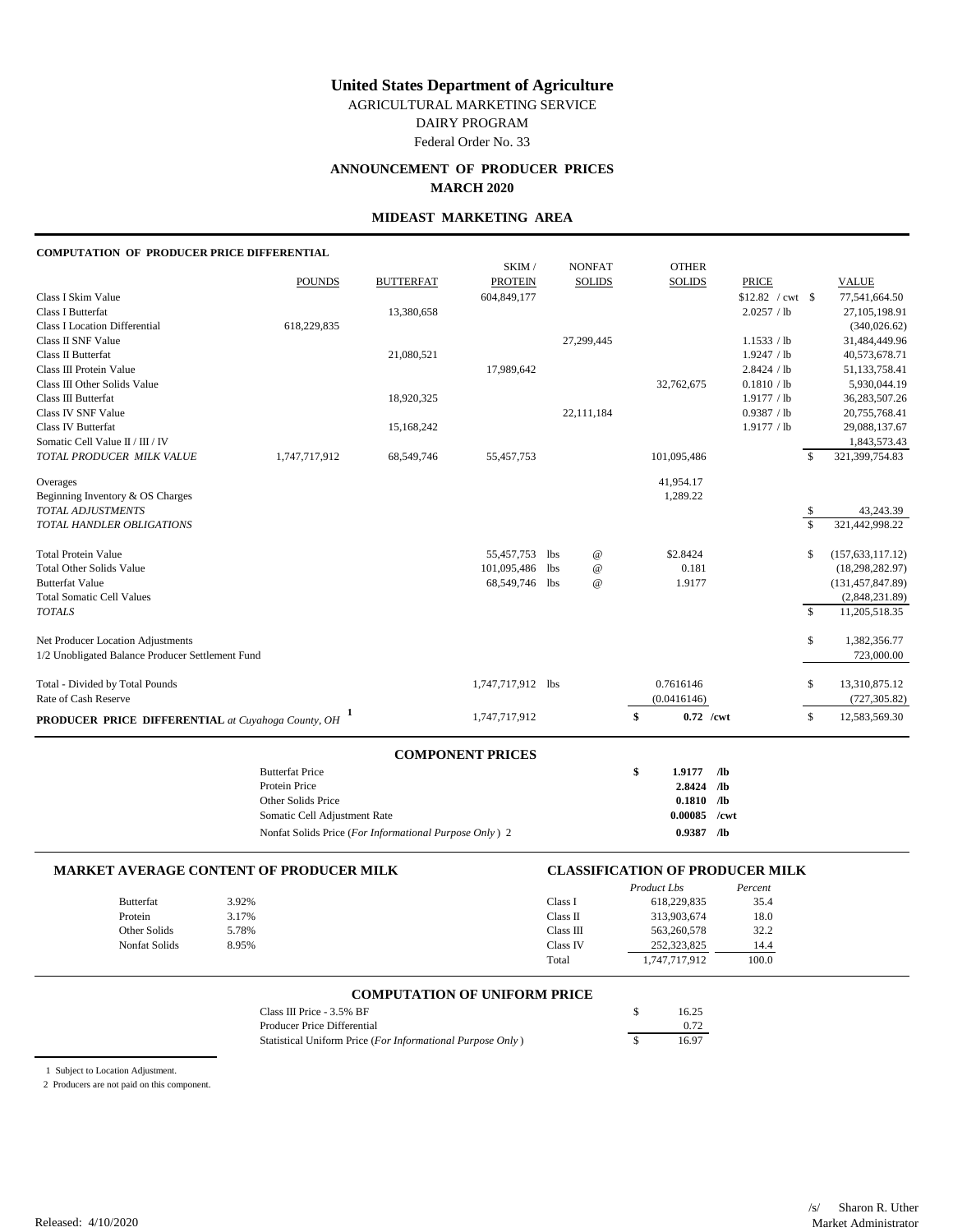AGRICULTURAL MARKETING SERVICE

DAIRY PROGRAM

Federal Order No. 33

# **ANNOUNCEMENT OF PRODUCER PRICES APRIL 2020**

### **MIDEAST MARKETING AREA**

### **COMPUTATION OF PRODUCER PRICE DIFFERENTIAL**

|                                                           |               |                  | SKIM /            |                 | <b>NONFAT</b>   | <b>OTHER</b>      |                   |               |                   |
|-----------------------------------------------------------|---------------|------------------|-------------------|-----------------|-----------------|-------------------|-------------------|---------------|-------------------|
|                                                           | <b>POUNDS</b> | <b>BUTTERFAT</b> | <b>PROTEIN</b>    |                 | <b>SOLIDS</b>   | <b>SOLIDS</b>     | <b>PRICE</b>      |               | <b>VALUE</b>      |
| Class I Skim Value                                        |               |                  | 562,857,247       |                 |                 |                   | $$12.19$ / cwt \$ |               | 68,612,298.41     |
| <b>Class I Butterfat</b>                                  |               | 12,115,585       |                   |                 |                 |                   | 1.9639 / lb       |               | 23,793,797.40     |
| <b>Class I Location Differential</b>                      | 574,972,832   |                  |                   |                 |                 |                   |                   |               | (328, 576.19)     |
| Class II SNF Value                                        |               |                  |                   |                 | 25,092,039      |                   | 1.0611 / lb       |               | 26,625,162.56     |
| Class II Butterfat                                        |               | 19,179,828       |                   |                 |                 |                   | 1.3288 / lb       |               | 25,486,155.44     |
| Class III Protein Value                                   |               |                  | 16,909,768        |                 |                 |                   | 2.4822 / lb       |               | 41,973,426.12     |
| Class III Other Solids Value                              |               |                  |                   |                 |                 | 30,979,131        | 0.1793 / lb       |               | 5,554,558.18      |
| Class III Butterfat                                       |               | 16,909,076       |                   |                 |                 |                   | 1.3218 / lb       |               | 22,350,416.65     |
| <b>Class IV SNF Value</b>                                 |               |                  |                   |                 | 31,058,266      |                   | 0.7795 / lb       |               | 24,209,918.33     |
| Class IV Butterfat                                        |               | 19,817,538       |                   |                 |                 |                   | 1.3218 / lb       |               | 26, 194, 821.74   |
| Somatic Cell Value II / III / IV                          |               |                  |                   |                 |                 |                   |                   |               | 1,593,167.69      |
| TOTAL PRODUCER MILK VALUE                                 | 1,748,876,374 | 68,022,027       | 55,232,065        |                 |                 | 101,233,404       |                   | \$            | 266,065,146.33    |
| Overages                                                  |               |                  |                   |                 |                 | 96,769.69         |                   |               |                   |
| Beginning Inventory & OS Charges                          |               |                  |                   |                 |                 | (49, 784.76)      |                   |               |                   |
| <b>TOTAL ADJUSTMENTS</b>                                  |               |                  |                   |                 |                 |                   |                   | \$            | 46,984.93         |
| TOTAL HANDLER OBLIGATIONS                                 |               |                  |                   |                 |                 |                   |                   | \$            | 266, 112, 131.26  |
| <b>Total Protein Value</b>                                |               |                  | 55,232,065        | <b>lbs</b>      | $^{\copyright}$ | \$2.4822          |                   | \$            | (137,097,031.72)  |
| <b>Total Other Solids Value</b>                           |               |                  | 101,233,404       | 1 <sub>bs</sub> | $^{\copyright}$ | 0.1793            |                   |               | (18, 151, 149.35) |
| <b>Butterfat Value</b>                                    |               |                  | 68,022,027        | 1 <sub>bs</sub> | $^{\omega}$     | 1.3218            |                   |               | (89,911,515.29)   |
| <b>Total Somatic Cell Values</b>                          |               |                  |                   |                 |                 |                   |                   |               | (2,370,093.32)    |
| <b>TOTALS</b>                                             |               |                  |                   |                 |                 |                   |                   | $\mathcal{S}$ | 18,582,341.58     |
| Net Producer Location Adjustments                         |               |                  |                   |                 |                 |                   |                   | \$            | 1,531,386.47      |
| 1/2 Unobligated Balance Producer Settlement Fund          |               |                  |                   |                 |                 |                   |                   |               | 726,000.00        |
| Total - Divided by Total Pounds                           |               |                  | 1,748,876,374 lbs |                 |                 | 1.1916067         |                   | \$            | 20,839,728.05     |
| Rate of Cash Reserve                                      |               |                  |                   |                 |                 | (0.0416067)       |                   |               | (727, 649.75)     |
| <b>PRODUCER PRICE DIFFERENTIAL</b> at Cuvahoga County, OH |               |                  | 1,748,876,374     |                 |                 | \$<br>$1.15$ /cwt |                   | \$            | 20,112,078.30     |
|                                                           |               |                  |                   |                 |                 |                   |                   |               |                   |

| <b>Butterfat Price</b>                                 | S | 1.3218  | ЛЬ   |
|--------------------------------------------------------|---|---------|------|
| Protein Price                                          |   | 2.4822  | ЛЬ   |
| Other Solids Price                                     |   | 0.1793  | ЛЬ   |
| Somatic Cell Adjustment Rate                           |   | 0.00070 | /cwt |
| Nonfat Solids Price (For Informational Purpose Only) 2 |   | 0.7795  | ЛЬ   |

| <b>MARKET AVERAGE CONTENT OF PRODUCER MILK</b> |       | <b>CLASSIFICATION OF PRODUCER MILK</b> |               |         |  |
|------------------------------------------------|-------|----------------------------------------|---------------|---------|--|
|                                                |       |                                        | Product Lbs   | Percent |  |
| <b>Butterfat</b>                               | 3.89% | Class I                                | 574,972,832   | 32.9    |  |
| Protein                                        | 3.16% | Class II                               | 288,820,113   | 16.5    |  |
| Other Solids                                   | 5.79% | Class III                              | 531,482,988   | 30.4    |  |
| Nonfat Solids                                  | 8.95% | Class IV                               | 353,600,441   | 20.2    |  |
|                                                |       | Total                                  | 1.748.876.374 | 100.0   |  |

### **COMPUTATION OF UNIFORM PRICE**

| Class III Price $-3.5\%$ BF                                | 13.07 |
|------------------------------------------------------------|-------|
| Producer Price Differential                                | 1.15  |
| Statistical Uniform Price (For Informational Purpose Only) | 14.22 |

1 Subject to Location Adjustment.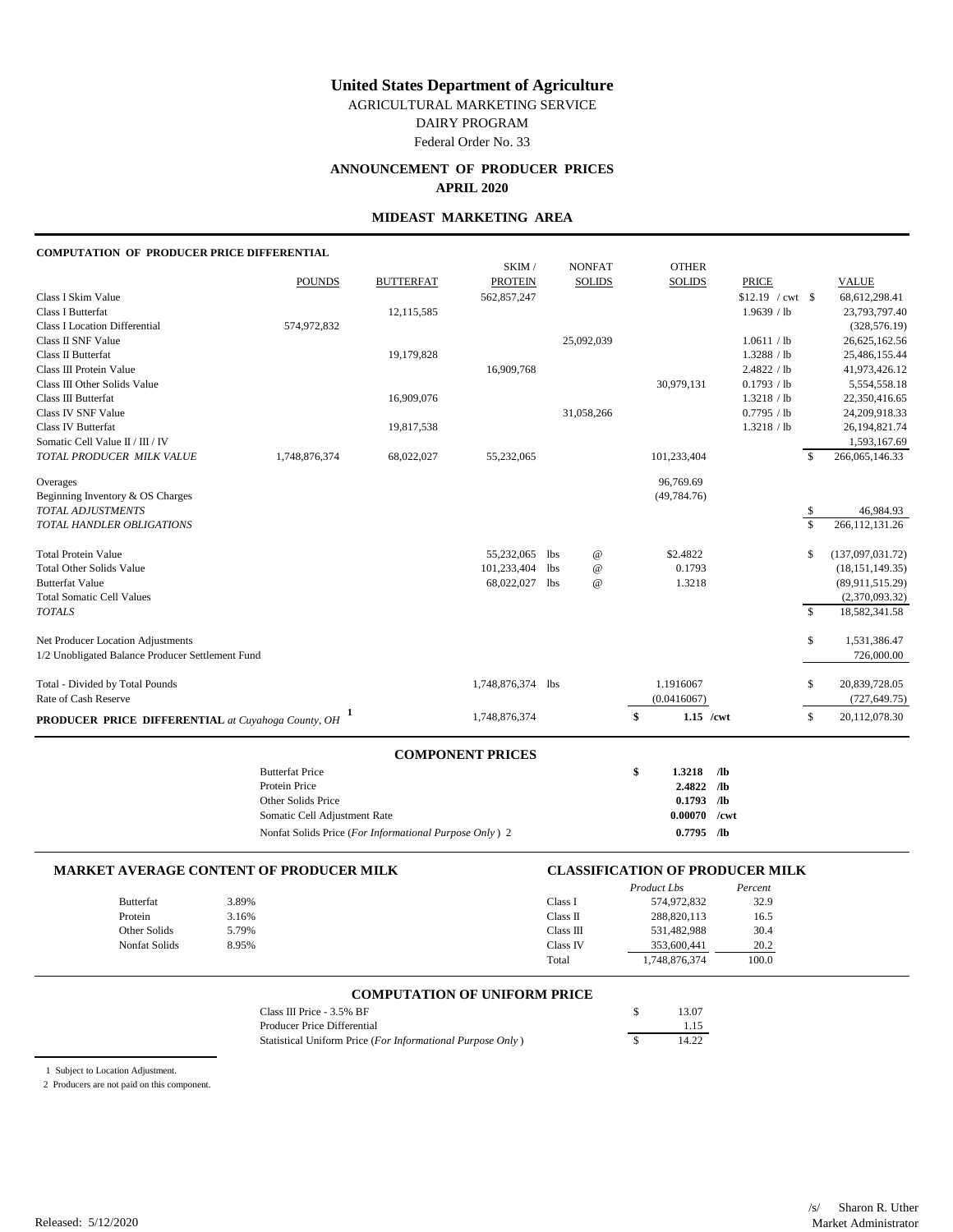AGRICULTURAL MARKETING SERVICE

DAIRY PROGRAM

Federal Order No. 33

# **ANNOUNCEMENT OF PRODUCER PRICES MAY 2020**

### **MIDEAST MARKETING AREA**

### **COMPUTATION OF PRODUCER PRICE DIFFERENTIAL**

|                                                               |               |                  | COMPONENT PRICES  |                      |                          |                   |              |                                     |
|---------------------------------------------------------------|---------------|------------------|-------------------|----------------------|--------------------------|-------------------|--------------|-------------------------------------|
| <b>PRODUCER PRICE DIFFERENTIAL</b> at Cuyahoga County, OH     |               |                  | 1,786,810,438     |                      | \$<br>$0.59$ /cwt        |                   | \$           | 10,542,181.42                       |
| Total - Divided by Total Pounds<br>Rate of Cash Reserve       |               |                  | 1,786,810,438 lbs |                      | 0.6335661<br>(0.0435661) |                   | \$           | 11,320,625.04<br>(778, 443.62)      |
| 1/2 Unobligated Balance Producer Settlement Fund              |               |                  |                   |                      |                          |                   |              | 722,000.00                          |
| Net Producer Location Adjustments                             |               |                  |                   |                      |                          |                   | \$           | 1,449,478.33                        |
| <b>TOTALS</b>                                                 |               |                  |                   |                      |                          |                   | $\mathbb{S}$ | 9,149,146.71                        |
| <b>Total Somatic Cell Values</b>                              |               |                  | 68,516,172 lbs    |                      |                          |                   |              | (94, 250, 846.17)<br>(2,185,935.69) |
| <b>Total Other Solids Value</b><br><b>Butterfat Value</b>     |               |                  | 103,522,453 lbs   | $^{\copyright}$<br>@ | 0.1882<br>1.3756         |                   |              | (19, 482, 925.68)                   |
| <b>Total Protein Value</b>                                    |               |                  | 55,887,254 lbs    | $^{\copyright}$      | \$2.0918                 |                   | \$           | (116,904,957.90)                    |
| TOTAL HANDLER OBLIGATIONS                                     |               |                  |                   |                      |                          |                   | \$           | 241,973,812.15                      |
| <b>TOTAL ADJUSTMENTS</b>                                      |               |                  |                   |                      |                          |                   | \$           | 53,882.70                           |
| Beginning Inventory & OS Charges                              |               |                  |                   |                      | 13,436.71                |                   |              |                                     |
| Overages                                                      |               |                  |                   |                      | 40,445.99                |                   |              |                                     |
| Somatic Cell Value II / III / IV<br>TOTAL PRODUCER MILK VALUE | 1,786,810,438 | 68,516,172       | 55,887,254        |                      | 103,522,453              |                   | \$           | 1,500,161.14<br>241,919,929.45      |
| <b>Class IV Butterfat</b>                                     |               | 11,342,613       |                   |                      |                          | 1.3756 / lb       |              | 15,602,898.45                       |
| <b>Class IV SNF Value</b>                                     |               |                  |                   | 25,418,444           |                          | 0.6746 / lb       |              | 17, 147, 282. 32                    |
| Class III Butterfat                                           |               | 18,578,891       |                   |                      |                          | 1.3756 / lb       |              | 25,557,122.45                       |
| Class III Other Solids Value                                  |               |                  |                   |                      | 34,529,296               | 0.1882 / lb       |              | 6,498,413.49                        |
| Class III Protein Value                                       |               |                  | 18,646,064        |                      |                          | 2.0918 / lb       |              | 39,003,836.73                       |
| Class II Butterfat                                            |               | 26,598,807       |                   |                      |                          | 1.3826 / lb       |              | 36,775,510.54                       |
| Class II SNF Value                                            |               |                  |                   | 30,214,684           |                          | 0.8589 / lb       |              | 25,951,392.09                       |
| <b>Class I Location Differential</b>                          | 557,058,735   |                  |                   |                      |                          |                   |              | (319, 585.90)                       |
| <b>Class I Butterfat</b>                                      |               | 11,995,861       |                   |                      |                          | 1.3148 / lb       |              | 15,772,158.06                       |
| Class I Skim Value                                            |               |                  | 545,062,874       |                      |                          | $$10.72$ / cwt \$ |              | 58,430,740.08                       |
|                                                               | <b>POUNDS</b> | <b>BUTTERFAT</b> | <b>PROTEIN</b>    | <b>SOLIDS</b>        | <b>SOLIDS</b>            | <b>PRICE</b>      |              | <b>VALUE</b>                        |
|                                                               |               |                  | SKIM /            | <b>NONFAT</b>        | <b>OTHER</b>             |                   |              |                                     |

| COMPONENT PRICES                                       |   |                |       |
|--------------------------------------------------------|---|----------------|-------|
| <b>Butterfat Price</b>                                 | S | 1.3756         | - /lb |
| Protein Price                                          |   | $2.0918$ /lb   |       |
| Other Solids Price                                     |   | $0.1882$ /lb   |       |
| Somatic Cell Adjustment Rate                           |   | $0.00065$ /cwt |       |
| Nonfat Solids Price (For Informational Purpose Only) 2 |   | 0.6746         | - /lb |

| <b>MARKET AVERAGE CONTENT OF PRODUCER MILK</b> |       | <b>CLASSIFICATION OF PRODUCER MILK</b> |               |         |  |
|------------------------------------------------|-------|----------------------------------------|---------------|---------|--|
|                                                |       |                                        | Product Lbs   | Percent |  |
| Butterfat                                      | 3.83% | Class I                                | 557.058.735   | 31.2    |  |
| Protein                                        | 3.13% | Class II                               | 352,635,861   | 19.7    |  |
| Other Solids                                   | 5.79% | Class III                              | 591.943.035   | 33.1    |  |
| Nonfat Solids                                  | 8.92% | Class IV                               | 285,172,807   | 16.0    |  |
|                                                |       | Total                                  | 1,786,810,438 | 100.0   |  |

### **COMPUTATION OF UNIFORM PRICE**

| Class III Price - $3.5\%$ BF                               | 12.14 |
|------------------------------------------------------------|-------|
| Producer Price Differential                                | 0.59  |
| Statistical Uniform Price (For Informational Purpose Only) | 12.73 |

1 Subject to Location Adjustment.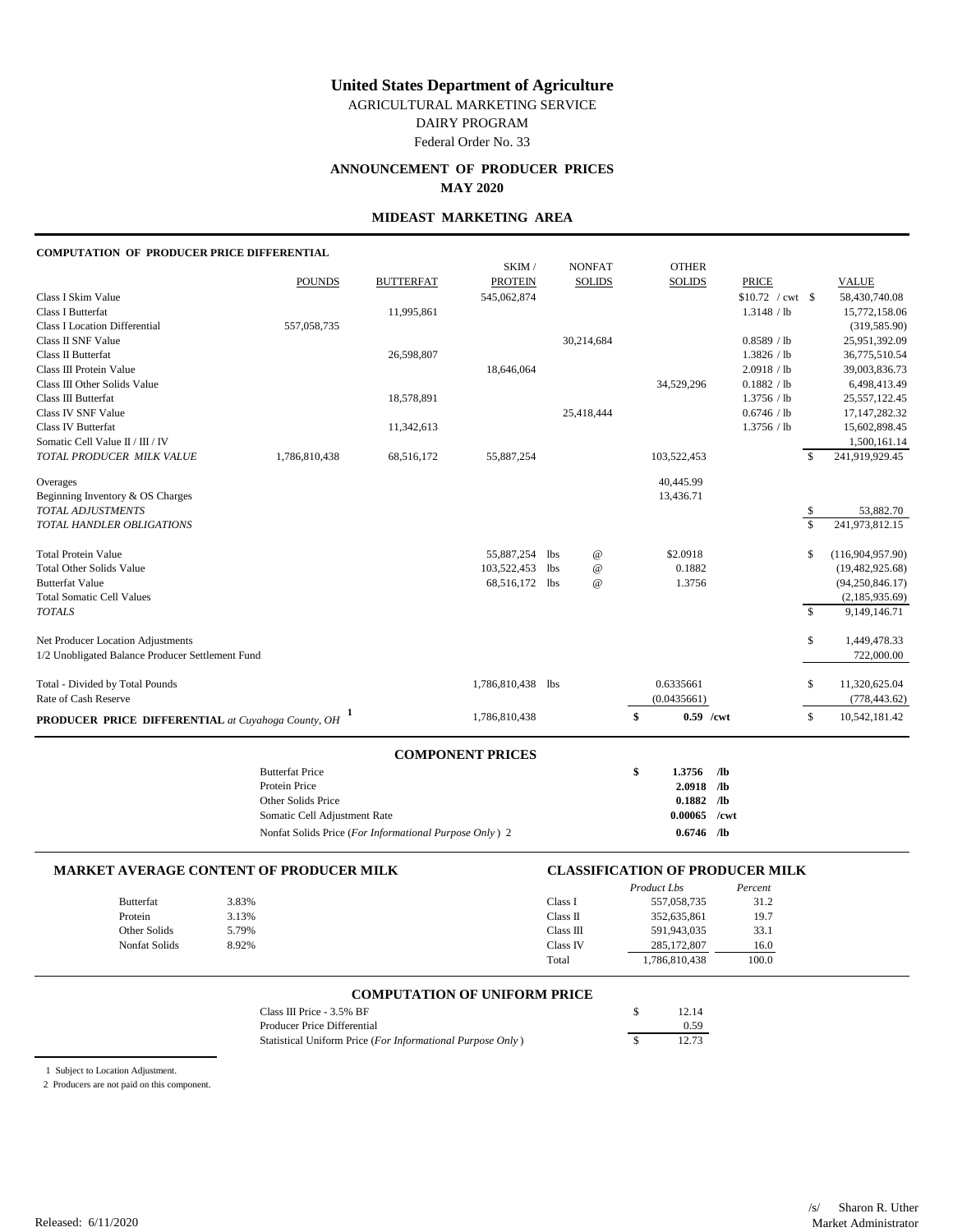AGRICULTURAL MARKETING SERVICE

DAIRY PROGRAM

Federal Order No. 33

### **ANNOUNCEMENT OF PRODUCER PRICES JUNE 2020**

### **MIDEAST MARKETING AREA**

### **COMPUTATION OF PRODUCER PRICE DIFFERENTIAL**

|                                                                        |               |                  | SKIM /         |            | <b>NONFAT</b>   | <b>OTHER</b>        |                  |             |                    |
|------------------------------------------------------------------------|---------------|------------------|----------------|------------|-----------------|---------------------|------------------|-------------|--------------------|
|                                                                        | <b>POUNDS</b> | <b>BUTTERFAT</b> | <b>PROTEIN</b> |            | <b>SOLIDS</b>   | <b>SOLIDS</b>       | <b>PRICE</b>     |             | <b>VALUE</b>       |
| Class I Skim Value                                                     |               |                  | 511,275,315    |            |                 |                     | $$9.08$ / cwt \$ |             | 46, 423, 798. 59   |
| <b>Class I Butterfat</b>                                               |               | 11,327,960       |                |            |                 |                     | 1.3307 / lb      |             | 15,074,116.39      |
| <b>Class I Location Differential</b>                                   | 522,603,275   |                  |                |            |                 |                     |                  |             | (263, 538.14)      |
| Class II SNF Value                                                     |               |                  |                |            | 28,604,892      |                     | 0.7433 / lb      |             | 21,262,016.24      |
| Class II Butterfat                                                     |               | 22,736,492       |                |            |                 |                     | 1.8661 / lb      |             | 42,428,567.76      |
| Class III Protein Value                                                |               |                  | 3,836,186      |            |                 |                     | 4.5349 / lb      |             | 17,396,719.88      |
| Class III Other Solids Value                                           |               |                  |                |            |                 | 7,217,348           | 0.1696 / lb      |             | 1,224,062.20       |
| Class III Butterfat                                                    |               | 5,807,296        |                |            |                 |                     | 1.8591 / lb      |             | 10,796,344.00      |
| Class IV SNF Value                                                     |               |                  |                |            | 27,710,323      |                     | 0.7354 / lb      |             | 20,378,171.54      |
| Class IV Butterfat                                                     |               | 8,181,467        |                |            |                 |                     | 1.8591 / lb      |             | 15,210,165.32      |
| Somatic Cell Value II / III / IV                                       |               |                  |                |            |                 |                     |                  |             | 1,455,026.42       |
| TOTAL PRODUCER MILK VALUE                                              | 1,293,065,554 | 48,053,215       | 39,603,389     |            |                 | 74,792,101          |                  | s.          | 191,385,450.20     |
| Overages                                                               |               |                  |                |            |                 | 6,659.30            |                  |             |                    |
| Beginning Inventory & OS Charges                                       |               |                  |                |            |                 | 409,970.75          |                  |             |                    |
| <b>TOTAL ADJUSTMENTS</b>                                               |               |                  |                |            |                 |                     |                  | \$          | 416,630.05         |
| TOTAL HANDLER OBLIGATIONS                                              |               |                  |                |            |                 |                     |                  | $\mathbf S$ | 191,802,080.25     |
| <b>Total Protein Value</b>                                             |               |                  | 39,603,389     | <b>lbs</b> | $^{\copyright}$ | \$4.5349            |                  | \$          | (179, 597, 408.76) |
| <b>Total Other Solids Value</b>                                        |               |                  | 74,792,101     | <b>lbs</b> | $^{\copyright}$ | 0.1696              |                  |             | (12, 684, 740.34)  |
| <b>Butterfat Value</b>                                                 |               |                  | 48,053,215     | <b>lbs</b> | $^{\omega}$     | 1.8591              |                  |             | (89, 335, 732.03)  |
| <b>Total Somatic Cell Values</b>                                       |               |                  |                |            |                 |                     |                  |             | (2,440,524.07)     |
| <b>TOTALS</b>                                                          |               |                  |                |            |                 |                     |                  | $\mathbf S$ | (92, 256, 324.95)  |
| Net Producer Location Adjustments                                      |               |                  |                |            |                 |                     |                  | \$          | 933,892.19         |
| 1/2 Unobligated Balance Producer Settlement Fund                       |               |                  |                |            |                 |                     |                  |             | 799,000.00         |
| Total - Divided by Total Pounds                                        |               |                  | 1,293,065,554  | <b>lbs</b> |                 | (7.0006840)         |                  | \$          | (90, 523, 432.76)  |
| Rate of Cash Reserve                                                   |               |                  |                |            |                 | (0.0493160)         |                  |             | (637, 688.21)      |
| <b>PRODUCER PRICE DIFFERENTIAL</b> at Cuyahoga County, OH <sup>1</sup> |               |                  | 1,293,065,554  |            |                 | \$<br>$(7.05)$ /cwt |                  | \$          | (91, 161, 120.97)  |

| <b>COMPONENT PRICES</b>                                |                |       |
|--------------------------------------------------------|----------------|-------|
| <b>Butterfat Price</b>                                 | \$<br>1.8591   | ЛЬ    |
| Protein Price                                          | 4.5349         | - /lb |
| Other Solids Price                                     | $0.1696$ /lb   |       |
| Somatic Cell Adjustment Rate                           | $0.00111$ /cwt |       |
| Nonfat Solids Price (For Informational Purpose Only) 2 | 0.7354         | /lb   |

| <b>MARKET AVERAGE CONTENT OF PRODUCER MILK</b> |       |           | <b>CLASSIFICATION OF PRODUCER MILK</b> |         |  |  |  |
|------------------------------------------------|-------|-----------|----------------------------------------|---------|--|--|--|
|                                                |       |           | Product Lbs                            | Percent |  |  |  |
| Butterfat                                      | 3.72% | Class I   | 522,603,275                            | 40.4    |  |  |  |
| Protein                                        | 3.06% | Class II  | 333,927,437                            | 25.8    |  |  |  |
| Other Solids                                   | 5.78% | Class III | 126,783,372                            | 9.8     |  |  |  |
| Nonfat Solids                                  | 8.84% | Class IV  | 309,751,470                            | 24.0    |  |  |  |
|                                                |       | Total     | 1.293.065.554                          | 100.0   |  |  |  |

### **COMPUTATION OF UNIFORM PRICE**

| Class III Price $-3.5\%$ BF                                | 21.04  |
|------------------------------------------------------------|--------|
| Producer Price Differential                                | (7.05) |
| Statistical Uniform Price (For Informational Purpose Only) | 13.99  |

1 Subject to Location Adjustment.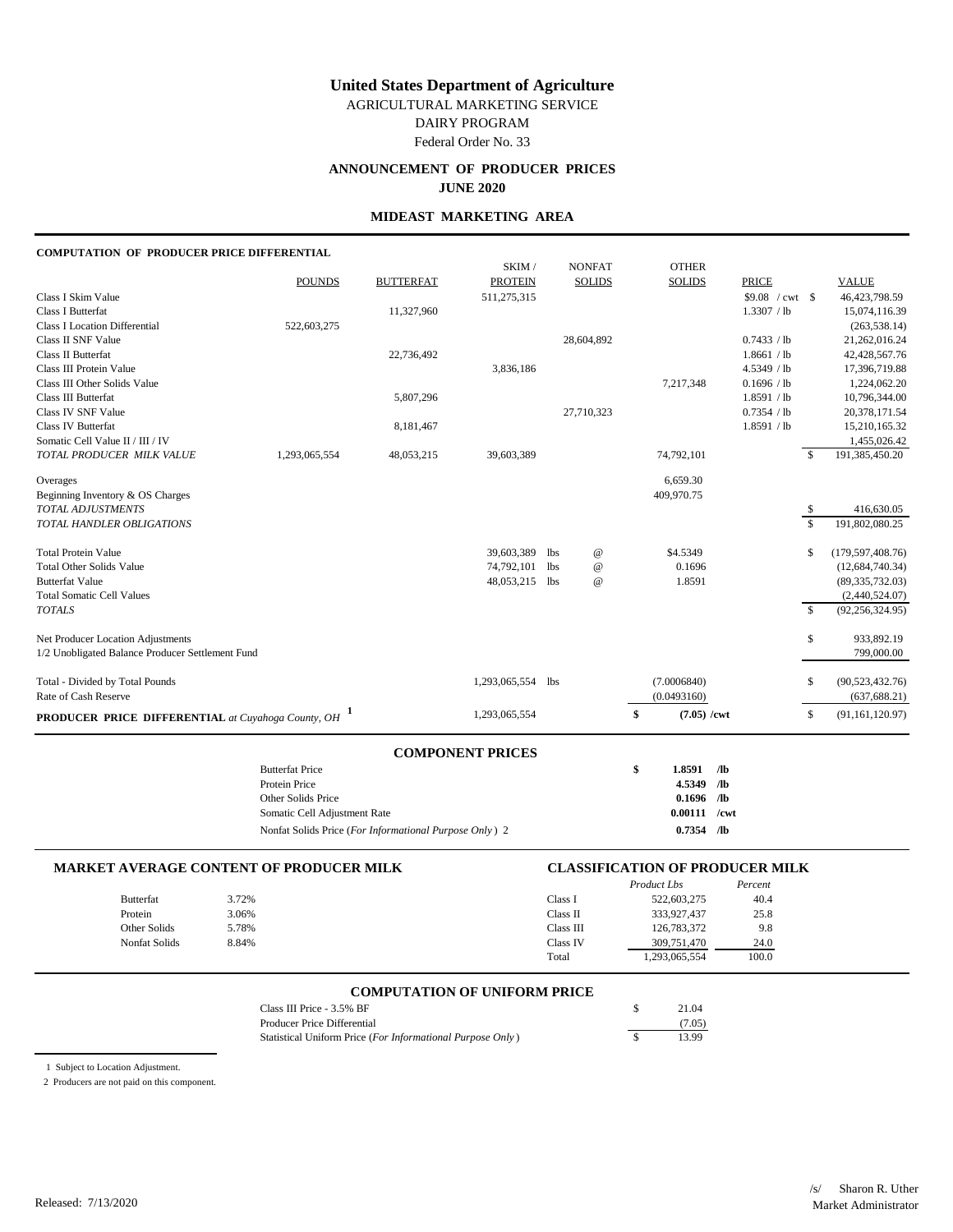AGRICULTURAL MARKETING SERVICE

DAIRY PROGRAM

Federal Order No. 33

# **ANNOUNCEMENT OF PRODUCER PRICES JULY 2020**

### **MIDEAST MARKETING AREA**

### **COMPUTATION OF PRODUCER PRICE DIFFERENTIAL**

|                                                           |               |                  | SKIM/             |            | <b>NONFAT</b>   | <b>OTHER</b>        |                   |               |                    |
|-----------------------------------------------------------|---------------|------------------|-------------------|------------|-----------------|---------------------|-------------------|---------------|--------------------|
|                                                           | <b>POUNDS</b> | <b>BUTTERFAT</b> | <b>PROTEIN</b>    |            | <b>SOLIDS</b>   | <b>SOLIDS</b>       | <b>PRICE</b>      |               | <b>VALUE</b>       |
| Class I Skim Value                                        |               |                  | 518,515,845       |            |                 |                     | $$12.62$ / cwt \$ |               | 65,436,699.62      |
| <b>Class I Butterfat</b>                                  |               | 11,554,243       |                   |            |                 |                     | 1.8223 / lb       |               | 21,055,297.01      |
| <b>Class I Location Differential</b>                      | 530,070,088   |                  |                   |            |                 |                     |                   |               | (298, 994.24)      |
| Class II SNF Value                                        |               |                  |                   |            | 27,047,721      |                     | 0.7956 / lb       |               | 21,519,166.84      |
| Class II Butterfat                                        |               | 21,880,534       |                   |            |                 |                     | 1.9653 / lb       |               | 43,001,813.45      |
| Class III Protein Value                                   |               |                  | 2,119,772         |            |                 |                     | 5.6294 / lb       |               | 11,933,044.51      |
| Class III Other Solids Value                              |               |                  |                   |            |                 | 4,028,128           | 0.1492 / lb       |               | 600,996.70         |
| Class III Butterfat                                       |               | 4,706,438        |                   |            |                 |                     | 1.9583 / lb       |               | 9,216,617.53       |
| <b>Class IV SNF Value</b>                                 |               |                  |                   |            | 26,065,676      |                     | 0.7959 / lb       |               | 20,745,671.54      |
| Class IV Butterfat                                        |               | 6,631,098        |                   |            |                 |                     | 1.9583 / lb       |               | 12,985,679.22      |
| Somatic Cell Value II / III / IV                          |               |                  |                   |            |                 |                     |                   |               | 1,402,956.85       |
| TOTAL PRODUCER MILK VALUE                                 | 1,212,191,139 | 44,772,313       | 36,544,170        |            |                 | 70,048,458          |                   | \$            | 207,598,949.03     |
| Overages                                                  |               |                  |                   |            |                 | 29,462.90           |                   |               |                    |
| Beginning Inventory & OS Charges                          |               |                  |                   |            |                 | 120,844.96          |                   |               |                    |
| <b>TOTAL ADJUSTMENTS</b>                                  |               |                  |                   |            |                 |                     |                   | \$            | 150,307.86         |
| TOTAL HANDLER OBLIGATIONS                                 |               |                  |                   |            |                 |                     |                   | $\mathsf{\$}$ | 207,749,256.89     |
| <b>Total Protein Value</b>                                |               |                  | 36,544,170        | <b>lbs</b> | $^{\copyright}$ | \$5.6294            |                   | \$            | (205, 721, 750.60) |
| <b>Total Other Solids Value</b>                           |               |                  | 70,048,458        | <b>lbs</b> | @               | 0.1492              |                   |               | (10, 451, 229.90)  |
| <b>Butterfat Value</b>                                    |               |                  | 44,772,313        | <b>lbs</b> | $^{\copyright}$ | 1.9583              |                   |               | (87,677,620.54)    |
| <b>Total Somatic Cell Values</b>                          |               |                  |                   |            |                 |                     |                   |               | (2,484,400.88)     |
| <b>TOTALS</b>                                             |               |                  |                   |            |                 |                     |                   | <sup>\$</sup> | (98, 585, 745.03)  |
| Net Producer Location Adjustments                         |               |                  |                   |            |                 |                     |                   | \$            | 1,133,519.21       |
| 1/2 Unobligated Balance Producer Settlement Fund          |               |                  |                   |            |                 |                     |                   |               | 731,000.00         |
| Total - Divided by Total Pounds                           |               |                  | 1,212,191,139 lbs |            |                 | (7.9790408)         |                   | \$            | (96, 721, 225.82)  |
| Rate of Cash Reserve                                      |               |                  |                   |            |                 | (0.0409592)         |                   |               | (496, 503.79)      |
| <b>PRODUCER PRICE DIFFERENTIAL</b> at Cuyahoga County, OH |               |                  | 1,212,191,139     |            |                 | \$<br>$(8.02)$ /cwt |                   | \$            | (97, 217, 729.61)  |
|                                                           |               |                  |                   |            |                 |                     |                   |               |                    |

| <b>Butterfat Price</b>                                 | S | 1.9583       | - /lb |
|--------------------------------------------------------|---|--------------|-------|
| Protein Price                                          |   | $5.6294$ /lb |       |
| Other Solids Price                                     |   | $0.1492$ /lb |       |
| Somatic Cell Adjustment Rate                           |   | 0.00129      | /cwt  |
| Nonfat Solids Price (For Informational Purpose Only) 2 |   | 0.7959       | /Љ    |

|                  | <b>MARKET AVERAGE CONTENT OF PRODUCER MILK</b> |           | <b>CLASSIFICATION OF PRODUCER MILK</b> |         |  |  |
|------------------|------------------------------------------------|-----------|----------------------------------------|---------|--|--|
|                  |                                                |           | Product Lbs                            | Percent |  |  |
| <b>Butterfat</b> | 3.69%                                          | Class I   | 530,070,088                            | 43.7    |  |  |
| Protein          | 3.01%                                          | Class II  | 318,125,699                            | 26.2    |  |  |
| Other Solids     | 5.78%                                          | Class III | 72,047,123                             | 5.9     |  |  |
| Nonfat Solids    | 8.79%                                          | Class IV  | 291.948.229                            | 24.2    |  |  |
|                  |                                                | Total     | 1,212,191,139                          | 100.0   |  |  |

### **COMPUTATION OF UNIFORM PRICE**

| Class III Price $-3.5\%$ BF                                | 24.54  |
|------------------------------------------------------------|--------|
| Producer Price Differential                                | (8.02) |
| Statistical Uniform Price (For Informational Purpose Only) | 16.52  |

1 Subject to Location Adjustment.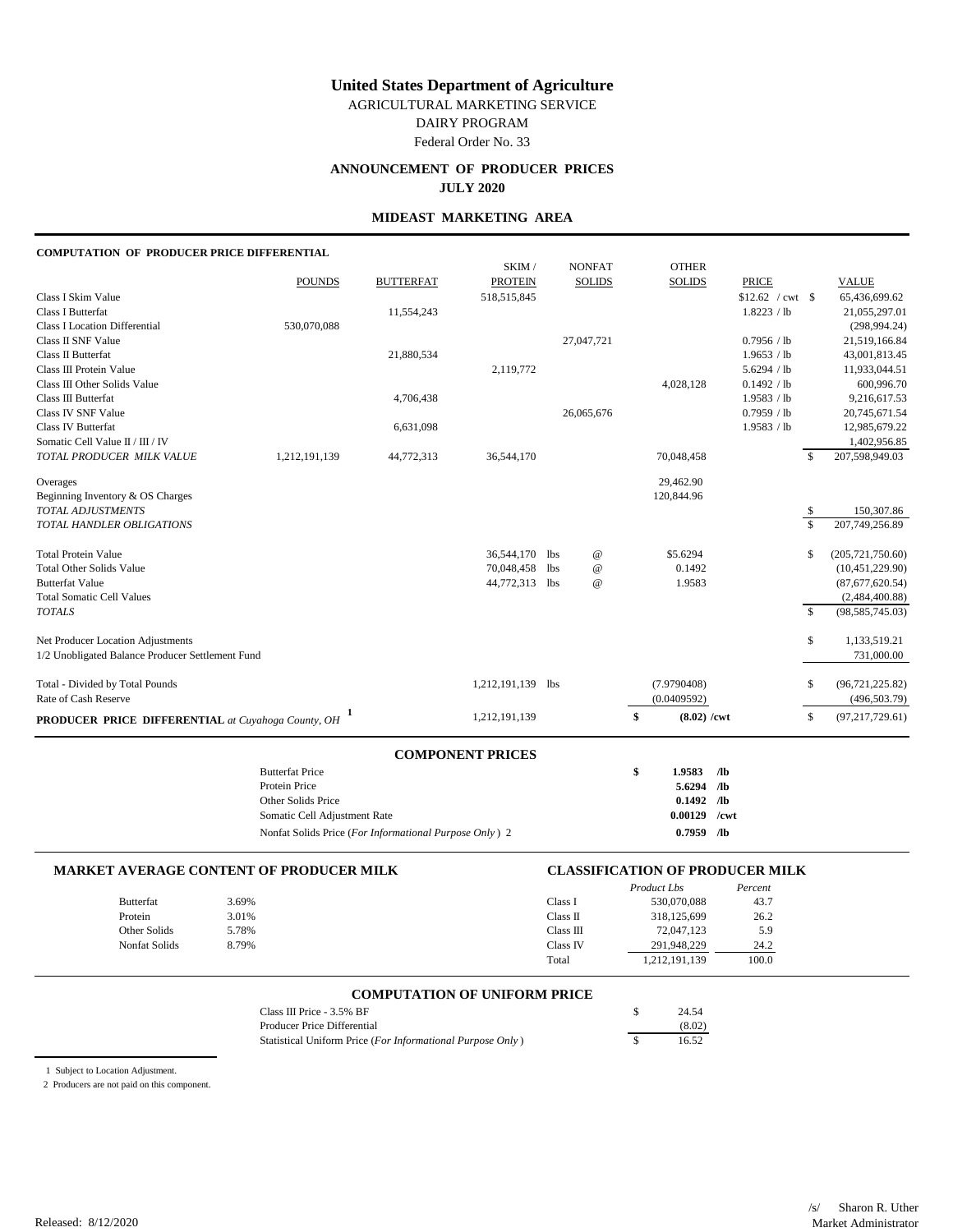AGRICULTURAL MARKETING SERVICE

DAIRY PROGRAM

Federal Order No. 33

# **ANNOUNCEMENT OF PRODUCER PRICES AUGUST 2020**

### **MIDEAST MARKETING AREA**

### **COMPUTATION OF PRODUCER PRICE DIFFERENTIAL**

|                                                                        |               |                  | SKIM /            |                 | <b>NONFAT</b>   | <b>OTHER</b>        |              |               |                    |
|------------------------------------------------------------------------|---------------|------------------|-------------------|-----------------|-----------------|---------------------|--------------|---------------|--------------------|
|                                                                        | <b>POUNDS</b> | <b>BUTTERFAT</b> | <b>PROTEIN</b>    |                 | <b>SOLIDS</b>   | <b>SOLIDS</b>       | <b>PRICE</b> |               | <b>VALUE</b>       |
| Class I Skim Value                                                     |               |                  | 537, 574, 577     |                 |                 |                     |              |               | 82,463,940.14      |
| <b>Class I Butterfat</b>                                               |               | 11,718,760       |                   |                 |                 |                     | 1.9943 / lb  |               | 23,370,723.09      |
| <b>Class I Location Differential</b>                                   | 549,293,337   |                  |                   |                 |                 |                     |              |               | (322, 759.18)      |
| Class II SNF Value                                                     |               |                  |                   |                 | 35,815,698      |                     | 0.8689 / lb  |               | 31,120,260.01      |
| Class II Butterfat                                                     |               | 25,632,054       |                   |                 |                 |                     | 1.6345 / lb  |               | 41,895,592.26      |
| Class III Protein Value                                                |               |                  | 4,254,588         |                 |                 |                     | 4.4394 / lb  |               | 18,887,817.98      |
| Class III Other Solids Value                                           |               |                  |                   |                 |                 | 7,956,396           | 0.1387 / lb  |               | 1,103,552.13       |
| Class III Butterfat                                                    |               | 7,145,422        |                   |                 |                 |                     | 1.6275 / lb  |               | 11,629,174.34      |
| <b>Class IV SNF Value</b>                                              |               |                  |                   |                 | 21,915,831      |                     | 0.7862 / lb  |               | 17,230,226.34      |
| <b>Class IV Butterfat</b>                                              |               | 6,013,683        |                   |                 |                 |                     | 1.6275 / lb  |               | 9,787,269.13       |
| Somatic Cell Value II / III / IV                                       |               |                  |                   |                 |                 |                     |              |               | 1,326,050.22       |
| TOTAL PRODUCER MILK VALUE                                              | 1,350,681,684 | 50,509,919       | 41,387,771        |                 |                 | 77,838,974          |              | \$            | 238,491,846.46     |
| Overages                                                               |               |                  |                   |                 |                 | 128,192.04          |              |               |                    |
| Beginning Inventory & OS Charges                                       |               |                  |                   |                 |                 | (20,799.09)         |              |               |                    |
| TOTAL ADJUSTMENTS                                                      |               |                  |                   |                 |                 |                     |              | \$            | 107,392.95         |
| TOTAL HANDLER OBLIGATIONS                                              |               |                  |                   |                 |                 |                     |              | $\mathcal{S}$ | 238,599,239.41     |
| <b>Total Protein Value</b>                                             |               |                  | 41,387,771 lbs    |                 | $^{\copyright}$ | \$4.4394            |              | \$            | (183, 736, 870.58) |
| <b>Total Other Solids Value</b>                                        |               |                  | 77,838,974        | 1 <sub>bs</sub> | $^{\copyright}$ | 0.1387              |              |               | (10,796,265.75)    |
| <b>Butterfat Value</b>                                                 |               |                  | 50,509,919 lbs    |                 | $^{\copyright}$ | 1.6275              |              |               | (82, 204, 893.27)  |
| <b>Total Somatic Cell Values</b>                                       |               |                  |                   |                 |                 |                     |              |               | (2,236,626.20)     |
| <b>TOTALS</b>                                                          |               |                  |                   |                 |                 |                     |              | $\mathcal{S}$ | (40, 375, 416.39)  |
| Net Producer Location Adjustments                                      |               |                  |                   |                 |                 |                     |              | \$            | 1,176,254.43       |
| 1/2 Unobligated Balance Producer Settlement Fund                       |               |                  |                   |                 |                 |                     |              |               | 185,000.00         |
| Total - Divided by Total Pounds                                        |               |                  | 1,350,681,684 lbs |                 |                 | (2.8884794)         |              | \$            | (39,014,161.96)    |
| Rate of Cash Reserve                                                   |               |                  |                   |                 |                 | (0.0415206)         |              |               | (560, 811.14)      |
| <b>PRODUCER PRICE DIFFERENTIAL</b> at Cuyahoga County, OH <sup>1</sup> |               |                  | 1,350,681,684     |                 |                 | \$<br>$(2.93)$ /cwt |              | \$            | (39, 574, 973.10)  |

| <b>COMPONENT PRICES</b>                                |   |         |       |
|--------------------------------------------------------|---|---------|-------|
| <b>Butterfat Price</b>                                 | S | 1.6275  | - /lb |
| Protein Price                                          |   | 4.4394  | /1Ь   |
| Other Solids Price                                     |   | 0.1387  | ЛЬ    |
| Somatic Cell Adjustment Rate                           |   | 0.00105 | /cwt  |
| Nonfat Solids Price (For Informational Purpose Only) 2 |   | 0.7862  | /Љ    |

| <b>MARKET AVERAGE CONTENT OF PRODUCER MILK</b> |       |           | <b>CLASSIFICATION OF PRODUCER MILK</b> |         |
|------------------------------------------------|-------|-----------|----------------------------------------|---------|
|                                                |       |           | Product Lbs                            | Percent |
| <b>Butterfat</b>                               | 3.74% | Class I   | 549.293.337                            | 40.7    |
| Protein                                        | 3.06% | Class II  | 416.164.395                            | 30.8    |
| Other Solids                                   | 5.76% | Class III | 140,207,844                            | 10.4    |
| Nonfat Solids                                  | 8.82% | Class IV  | 245,016,108                            | 18.1    |
|                                                |       | Total     | 1,350,681,684                          | 100.0   |

### **COMPUTATION OF UNIFORM PRICE**

| Class III Price $-3.5\%$ BF                                | 19.77  |
|------------------------------------------------------------|--------|
| Producer Price Differential                                | (2.93) |
| Statistical Uniform Price (For Informational Purpose Only) | 16.84  |

1 Subject to Location Adjustment.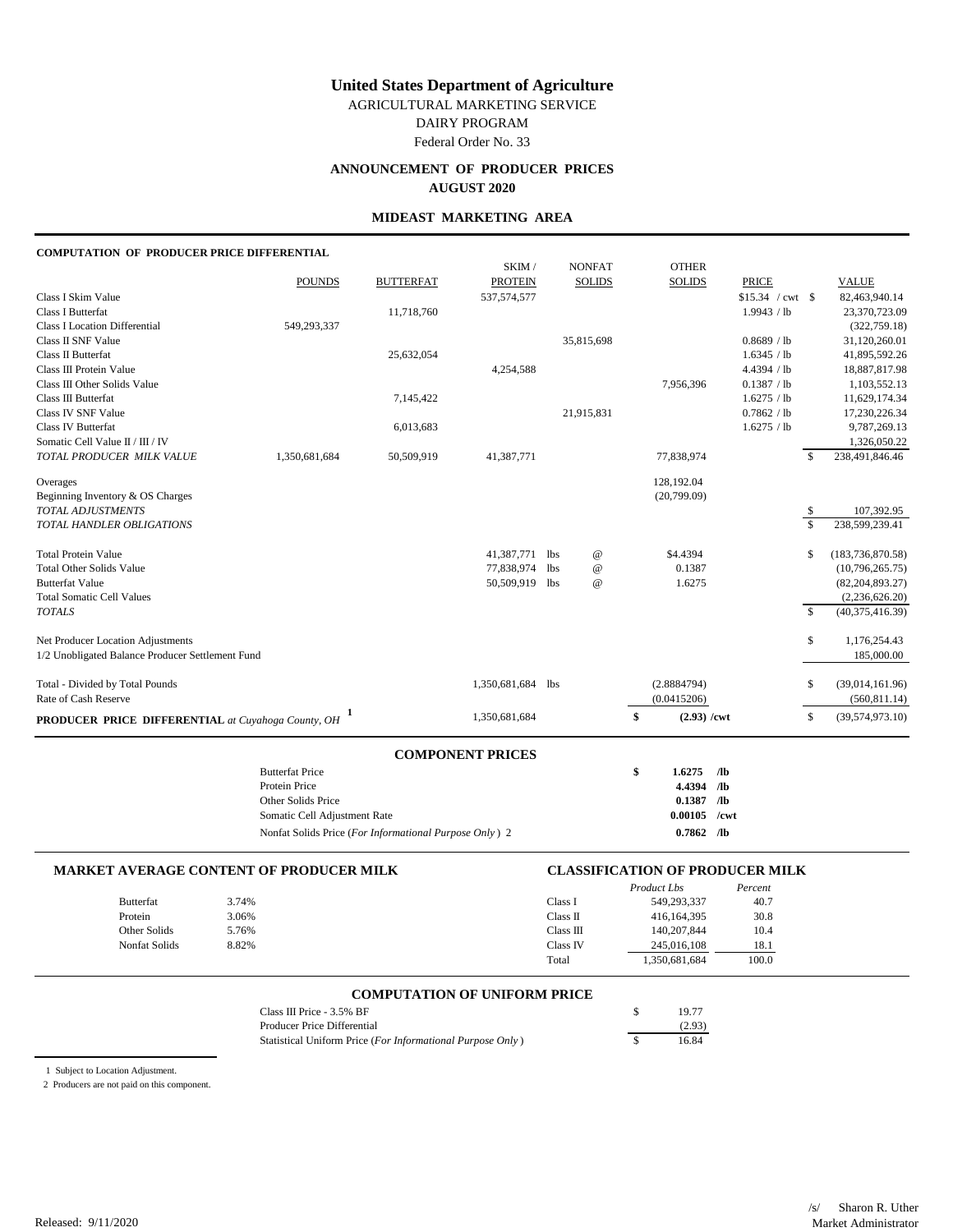AGRICULTURAL MARKETING SERVICE

DAIRY PROGRAM

Federal Order No. 33

# **ANNOUNCEMENT OF PRODUCER PRICES SEPTEMBER 2020**

### **MIDEAST MARKETING AREA**

### **COMPUTATION OF PRODUCER PRICE DIFFERENTIAL**

|                                                                                       |               |                  | $\alpha$ $\alpha$ , $\alpha$ $\alpha$ , $\alpha$ , $\alpha$ , $\alpha$ , $\alpha$ , $\alpha$ , $\alpha$ |                 |                 |                        |                                         |               |                                |
|---------------------------------------------------------------------------------------|---------------|------------------|---------------------------------------------------------------------------------------------------------|-----------------|-----------------|------------------------|-----------------------------------------|---------------|--------------------------------|
| <b>PRODUCER PRICE DIFFERENTIAL</b> at Cuyahoga County, OH <sup>1</sup>                |               |                  | 1,445,955,696                                                                                           |                 |                 | $(0.27)$ /cwt<br>\$    |                                         | \$            | (3,904,079.82)                 |
| Rate of Cash Reserve                                                                  |               |                  |                                                                                                         |                 |                 | (0.0452224)            |                                         |               | (653, 895.87)                  |
| Total - Divided by Total Pounds                                                       |               |                  | 1,445,955,696 lbs                                                                                       |                 |                 | (0.2247776)            |                                         | \$            | (3,250,183.95)                 |
| Net Producer Location Adjustments<br>1/2 Unobligated Balance Producer Settlement Fund |               |                  |                                                                                                         |                 |                 |                        |                                         | \$            | 1,053,722.30<br>432,000.00     |
| <b>TOTALS</b>                                                                         |               |                  |                                                                                                         |                 |                 |                        |                                         | $\mathbb{S}$  | (4,735,906.25)                 |
| <b>Total Somatic Cell Values</b>                                                      |               |                  |                                                                                                         |                 |                 |                        |                                         |               | (2,156,751.87)                 |
| <b>Butterfat Value</b>                                                                |               |                  | 55,361,598 lbs                                                                                          |                 | $^{\omega}$     | 1.5932                 |                                         |               | (88, 202, 097.93)              |
| <b>Total Other Solids Value</b>                                                       |               |                  | 83,334,736                                                                                              | 1 <sub>bs</sub> | $^{\copyright}$ | 0.1241                 |                                         |               | (10, 341, 840.71)              |
| <b>Total Protein Value</b>                                                            |               |                  | 45,458,033                                                                                              | <b>lbs</b>      | $^{\copyright}$ | \$3.3935               |                                         | \$            | (154, 261, 834.98)             |
| TOTAL HANDLER OBLIGATIONS                                                             |               |                  |                                                                                                         |                 |                 |                        |                                         | $\mathcal{S}$ | 250,226,619.24                 |
| TOTAL ADJUSTMENTS                                                                     |               |                  |                                                                                                         |                 |                 |                        |                                         | \$            | 125,787.29                     |
| Overages<br>Beginning Inventory & OS Charges                                          |               |                  |                                                                                                         |                 |                 | 63,655.19<br>62,132.10 |                                         |               |                                |
| TOTAL PRODUCER MILK VALUE                                                             | 1,445,955,696 | 55,361,598       | 45,458,033                                                                                              |                 |                 | 83,334,736             |                                         | \$            | 250,100,831.95                 |
| Somatic Cell Value II / III / IV                                                      |               |                  |                                                                                                         |                 |                 |                        |                                         |               | 1,337,257.61                   |
| <b>Class IV Butterfat</b>                                                             |               | 6,927,619        |                                                                                                         |                 |                 |                        | 1.5932 / lb                             |               | 11,037,082.58                  |
| <b>Class IV SNF Value</b>                                                             |               |                  |                                                                                                         |                 | 19,681,576      |                        | 0.8253 / lb                             |               | 16,243,204.68                  |
| Class III Butterfat                                                                   |               | 9,293,975        |                                                                                                         |                 |                 |                        | 1.5932 / lb                             |               | 14,807,160.98                  |
| Class III Other Solids Value                                                          |               |                  |                                                                                                         |                 |                 | 16,674,164             | 0.1241 / lb                             |               | 2,069,263.76                   |
| Class III Protein Value                                                               |               |                  | 9,103,835                                                                                               |                 |                 |                        | 3.3935 / lb                             |               | 30,893,864.09                  |
| Class II Butterfat                                                                    |               | 27,001,182       |                                                                                                         |                 |                 |                        | 1.6002 / lb                             |               | 43, 207, 291. 45               |
| Class II SNF Value                                                                    |               |                  |                                                                                                         |                 | 33,206,507      |                        | 0.8700 / lb                             |               | 28,889,661.09                  |
| <b>Class I Location Differential</b>                                                  | 553,664,029   |                  |                                                                                                         |                 |                 |                        |                                         |               | 20,605,650.40<br>(326, 690.77) |
| Class I Skim Value<br><b>Class I Butterfat</b>                                        |               | 12,138,822       | 541,525,207                                                                                             |                 |                 |                        | $$15.02 / \text{cwt}$ \$<br>1.6975 / lb |               | 81,337,086.08                  |
|                                                                                       | <b>POUNDS</b> | <b>BUTTERFAT</b> | <b>PROTEIN</b>                                                                                          |                 | <b>SOLIDS</b>   | <b>SOLIDS</b>          | <b>PRICE</b>                            |               | <b>VALUE</b>                   |
|                                                                                       |               |                  | SKIM /                                                                                                  |                 | <b>NONFAT</b>   | <b>OTHER</b>           |                                         |               |                                |
|                                                                                       |               |                  |                                                                                                         |                 |                 |                        |                                         |               |                                |

| <b>Butterfat Price</b>                                 | S | 1.5932  | /lb        |
|--------------------------------------------------------|---|---------|------------|
| Protein Price                                          |   | 3.3935  | ЛЬ         |
| Other Solids Price                                     |   | 0.1241  | $\sqrt{2}$ |
| Somatic Cell Adjustment Rate                           |   | 0.00089 | $/$ cwt    |
| Nonfat Solids Price (For Informational Purpose Only) 2 |   | 0.8253  | $\sqrt{2}$ |

|               | <b>MARKET AVERAGE CONTENT OF PRODUCER MILK</b> |  |           | <b>CLASSIFICATION OF PRODUCER MILK</b> |         |
|---------------|------------------------------------------------|--|-----------|----------------------------------------|---------|
|               |                                                |  |           | Product Lbs                            | Percent |
| Butterfat     | 3.83%                                          |  | Class I   | 553,664,029                            | 38.3    |
| Protein       | 3.14%                                          |  | Class II  | 385,417,946                            | 26.7    |
| Other Solids  | 5.76%                                          |  | Class III | 287, 543, 226                          | 19.9    |
| Nonfat Solids | 8.90%                                          |  | Class IV  | 219.330.495                            | 15.1    |
|               |                                                |  | Total     | 1,445,955,696                          | 100.0   |

### **COMPUTATION OF UNIFORM PRICE**

| Class III Price $-3.5\%$ BF                                |  | 16.43  |
|------------------------------------------------------------|--|--------|
| Producer Price Differential                                |  | (0.27) |
| Statistical Uniform Price (For Informational Purpose Only) |  | 16.16  |

1 Subject to Location Adjustment.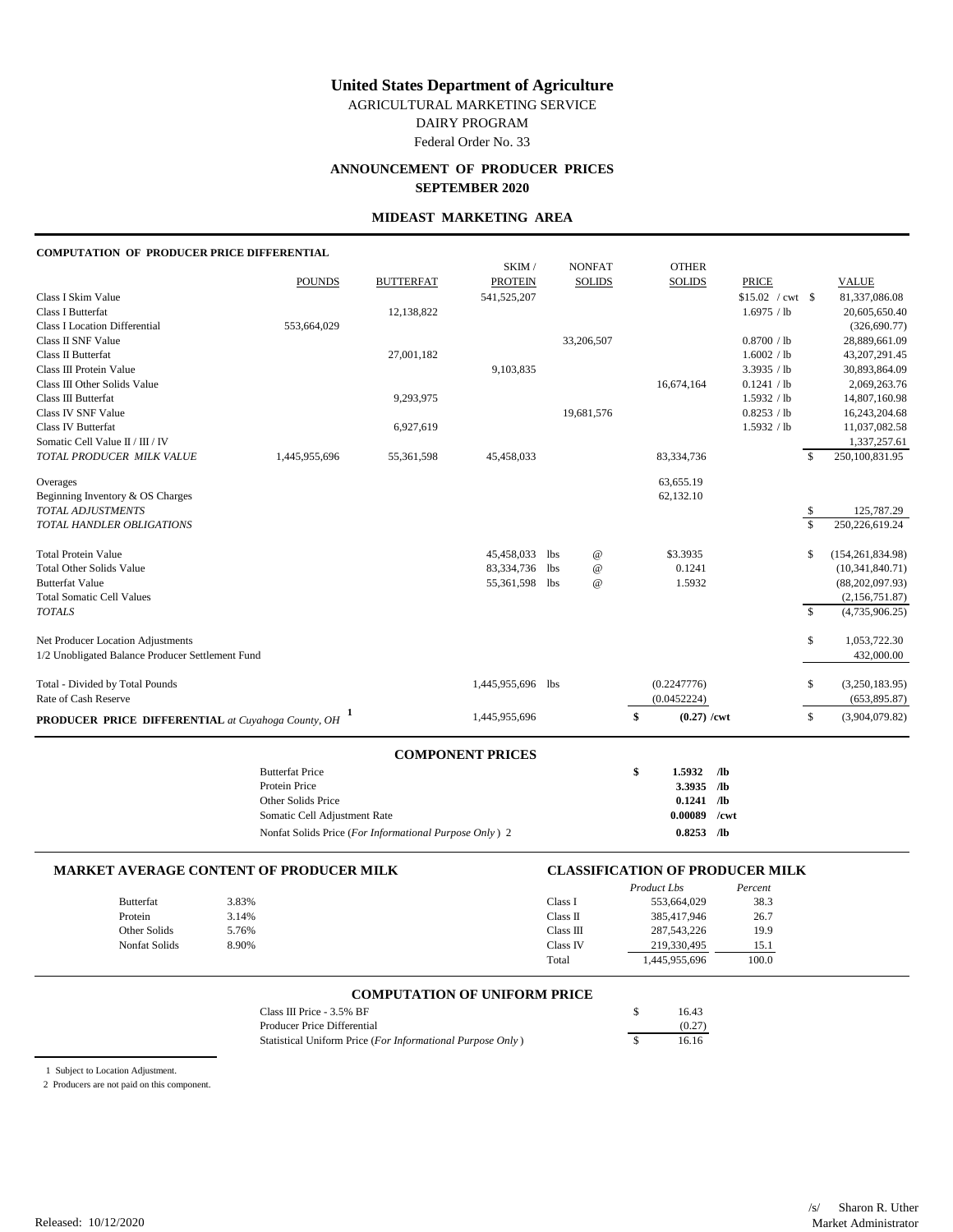AGRICULTURAL MARKETING SERVICE

DAIRY PROGRAM Federal Order No. 33

# **ANNOUNCEMENT OF PRODUCER PRICES**

### **OCTOBER 2020**

### **MIDEAST MARKETING AREA**

#### **COMPUTATION OF PRODUCER PRICE DIFFERENTIAL**

| <b>PRODUCER PRICE DIFFERENTIAL</b> at Cuyahoga County, OH     |               |                  | 1,279,118,320            |                               |                                    | $(6.87)$ /cwt<br>\$ |                            | \$                      | (87, 875, 428.17)                       |
|---------------------------------------------------------------|---------------|------------------|--------------------------|-------------------------------|------------------------------------|---------------------|----------------------------|-------------------------|-----------------------------------------|
| Rate of Cash Reserve                                          |               |                  |                          |                               |                                    | (0.0447497)         |                            |                         | (572, 401.61)                           |
| Total - Divided by Total Pounds                               |               |                  | 1,279,118,320 lbs        |                               |                                    | (6.8252503)         |                            | S.                      | (87,303,026.56)                         |
| 1/2 Unobligated Balance Producer Settlement Fund              |               |                  |                          |                               |                                    |                     |                            |                         | 504,000.00                              |
| Net Producer Location Adjustments                             |               |                  |                          |                               |                                    |                     |                            | \$                      | 1,081,187.11                            |
| <b>TOTALS</b>                                                 |               |                  |                          |                               |                                    |                     |                            | $\mathbf S$             | (88, 888, 213.67)                       |
| <b>Total Somatic Cell Values</b>                              |               |                  |                          |                               |                                    |                     |                            |                         | (2,737,885.41)                          |
| <b>Butterfat Value</b>                                        |               |                  | 50,639,392 lbs           |                               | $^{\copyright}$                    | 1.6388              |                            |                         | (82,987,835.62)                         |
| <b>Total Protein Value</b><br><b>Total Other Solids Value</b> |               |                  | 41,388,337<br>73,821,002 | <b>lbs</b><br>1 <sub>bs</sub> | $^{\copyright}$<br>$^{\copyright}$ | \$5,0146<br>0.1534  |                            | \$                      | (207, 545, 954.72)<br>(11, 324, 141.70) |
|                                                               |               |                  |                          |                               |                                    |                     |                            |                         |                                         |
| TOTAL HANDLER OBLIGATIONS                                     |               |                  |                          |                               |                                    |                     |                            | $\overline{\mathbf{s}}$ | 215,707,603.78                          |
| TOTAL ADJUSTMENTS                                             |               |                  |                          |                               |                                    |                     |                            | \$                      | 85,900.93                               |
| Overages<br>Beginning Inventory & OS Charges                  |               |                  |                          |                               |                                    | 68,280.43           |                            |                         |                                         |
|                                                               |               |                  |                          |                               |                                    | 17,620.50           |                            |                         |                                         |
| TOTAL PRODUCER MILK VALUE                                     | 1,279,118,320 | 50,639,392       | 41,388,337               |                               |                                    | 73,821,002          |                            | \$                      | 215, 621, 702.85                        |
| Somatic Cell Value II / III / IV                              |               |                  |                          |                               |                                    |                     |                            |                         | 1,480,086.26                            |
| <b>Class IV Butterfat</b>                                     |               | 7,191,984        |                          |                               |                                    |                     | 1.6388 / lb                |                         | 11,786,223.41                           |
| Class IV SNF Value                                            |               | 5,355,397        |                          |                               | 21,775,744                         |                     | 0.8902 / lb                |                         | 8,776,424.60<br>19,384,767.30           |
| Class III Other Solids Value<br>Class III Butterfat           |               |                  |                          |                               |                                    | 4,806,602           | 0.1534 / lb<br>1.6388 / lb |                         | 737,332.73                              |
| Class III Protein Value                                       |               |                  | 2,711,955                |                               |                                    |                     | 5.0146 / lb                |                         | 13,599,369.54                           |
| Class II Butterfat                                            |               | 25,185,148       |                          |                               |                                    |                     | 1.6458 / lb                |                         | 41,449,716.57                           |
| Class II SNF Value                                            |               |                  |                          |                               | 31,664,980                         |                     | 0.9056 / lb                |                         | 28,675,805.88                           |
| <b>Class I Location Differential</b>                          | 591,541,160   |                  |                          |                               |                                    |                     |                            |                         | (353, 190.87)                           |
| Class I Butterfat                                             |               | 12,906,863       |                          |                               |                                    |                     | 1.6133 / lb                |                         | 20,822,642.07                           |
| Class I Skim Value                                            |               |                  | 578,634,297              |                               |                                    |                     | $$11.97$ / cwt \\$         |                         | 69,262,525.36                           |
|                                                               | <b>POUNDS</b> | <b>BUTTERFAT</b> | <b>PROTEIN</b>           |                               | <b>SOLIDS</b>                      | <b>SOLIDS</b>       | <b>PRICE</b>               |                         | <b>VALUE</b>                            |
|                                                               |               |                  | SKIM /                   |                               | <b>NONFAT</b>                      | <b>OTHER</b>        |                            |                         |                                         |

#### **COMPONENT PRICES**

| <b>Butterfat Price</b>                                 | \$<br>1.6388   | Лb    |
|--------------------------------------------------------|----------------|-------|
| Protein Price                                          | 5.0146         | ЛЬ    |
| Other Solids Price                                     | 0.1534         | - /lb |
| Somatic Cell Adjustment Rate                           | $0.00115$ /cwt |       |
| Nonfat Solids Price (For Informational Purpose Only) 2 | 0.8902         | Лb    |

### **MARKET AVERAGE CONTENT OF PRODUCER MILK CLASSIFICATION OF PRODUCER MILK**

|                      |       |           | Product Lbs   | Percent |
|----------------------|-------|-----------|---------------|---------|
| Butterfat            | 3.96% | Class 1   | 591,541,160   | 46.2    |
| Protein              | 3.24% | Class II  | 362,704,207   | 28.4    |
| Other Solids         | 5.77% | Class III | 85,452,639    | 6.7     |
| <b>Nonfat Solids</b> | 9.01% | Class IV  | 239,420,314   | 18.7    |
|                      |       | Total     | 1,279,118,320 | 100.0   |

### **COMPUTATION OF UNIFORM PRICE**

| Class III Price $-3.5\%$ BF                                | 21.61  |
|------------------------------------------------------------|--------|
| Producer Price Differential                                | (6.87) |
| Statistical Uniform Price (For Informational Purpose Only) | 14.74  |

1 Subject to Location Adjustment.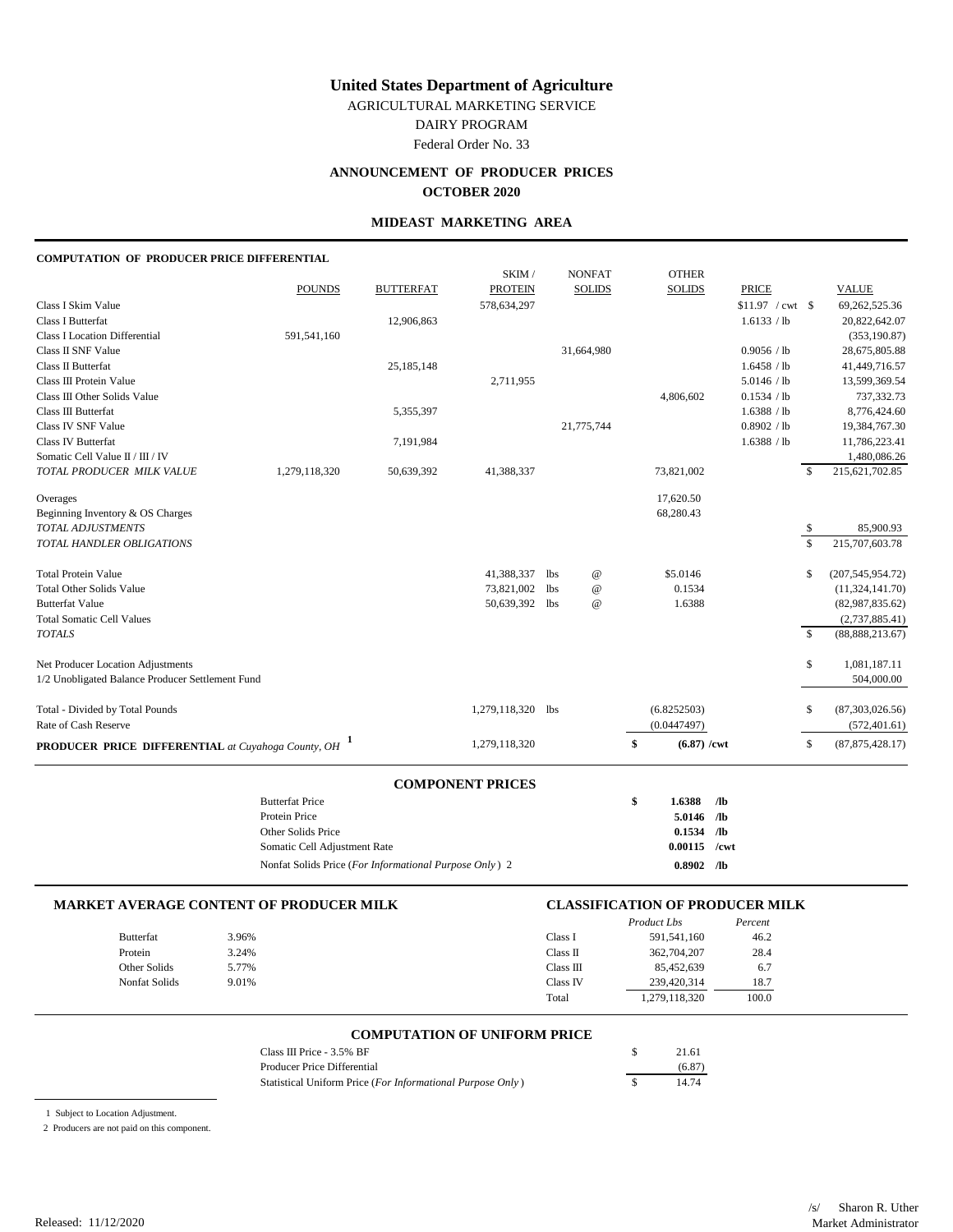AGRICULTURAL MARKETING SERVICE

DAIRY PROGRAM

Federal Order No. 33

# **ANNOUNCEMENT OF PRODUCER PRICES NOVEMBER 2020**

### **MIDEAST MARKETING AREA**

#### **COMPUTATION OF PRODUCER PRICE DIFFERENTIAL**

|                                                     | <b>Butterfat Price</b> |                  |                         |                 |                 | \$<br>1.5553<br>$\sqrt{a}$ |                            |              |                            |
|-----------------------------------------------------|------------------------|------------------|-------------------------|-----------------|-----------------|----------------------------|----------------------------|--------------|----------------------------|
|                                                     |                        |                  | <b>COMPONENT PRICES</b> |                 |                 |                            |                            |              |                            |
| PRODUCER PRICE DIFFERENTIAL at Cuyahoga County, OH  |                        |                  | 1,248,600,701           |                 |                 | \$<br>$(7.40)$ /cwt        |                            | \$           | (92, 396, 451.93)          |
| Rate of Cash Reserve                                |                        |                  |                         |                 |                 | (0.0414697)                |                            |              | (517,790.96)               |
| Total - Divided by Total Pounds                     |                        |                  | 1,248,600,701 lbs       |                 |                 | (7.3585303)                |                            | \$           | (91,878,660.97)            |
| 1/2 Unobligated Balance Producer Settlement Fund    |                        |                  |                         |                 |                 |                            |                            |              | 582,000.00                 |
| Net Producer Location Adjustments                   |                        |                  |                         |                 |                 |                            |                            | \$           | 1,093,423.37               |
| <b>TOTALS</b>                                       |                        |                  |                         |                 |                 |                            |                            | $\mathbf{s}$ | (93, 554, 084.34)          |
| <b>Total Somatic Cell Values</b>                    |                        |                  |                         |                 |                 |                            |                            |              | (2,951,674.80)             |
| <b>Butterfat Value</b>                              |                        |                  | 50,190,059              | <b>lbs</b>      | $^\copyright$   | 1.5553                     |                            |              | (78,060,598.79)            |
| <b>Total Other Solids Value</b>                     |                        |                  | 72,068,306              | 1 <sub>bs</sub> | $^{\copyright}$ | 0.1894                     |                            |              | (13, 649, 737.15)          |
| <b>Total Protein Value</b>                          |                        |                  | 40,686,004              | 1 <sub>bs</sub> | $^{\copyright}$ | \$5.6226                   |                            | \$           | (228, 761, 126.11)         |
| TOTAL HANDLER OBLIGATIONS                           |                        |                  |                         |                 |                 |                            |                            | \$           | 229,869,052.51             |
| TOTAL ADJUSTMENTS                                   |                        |                  |                         |                 |                 |                            |                            | \$           | (6, 155.63)                |
| Beginning Inventory & OS Charges                    |                        |                  |                         |                 |                 | (6, 155.63)                |                            |              |                            |
| Overages                                            |                        |                  |                         |                 |                 | 0.00                       |                            |              |                            |
| TOTAL PRODUCER MILK VALUE                           | 1,248,600,701          | 50,190,059       | 40,686,004              |                 |                 | 72,068,306                 |                            | \$           | 229,875,208.14             |
| Somatic Cell Value II / III / IV                    |                        |                  |                         |                 |                 |                            |                            |              | 1,599,242.96               |
| <b>Class IV Butterfat</b>                           |                        | 8,929,431        |                         |                 |                 |                            | 1.5553 / lb                |              | 13,887,944.02              |
| Class IV SNF Value                                  |                        |                  |                         |                 | 24,980,059      |                            | 0.9047 / lb                |              | 22,599,459.36              |
| Class III Other Solids Value<br>Class III Butterfat |                        | 5,953,488        |                         |                 |                 | 5,227,811                  | 0.1894 / lb<br>1.5553 / lb |              | 990,147.38<br>9,259,459.89 |
| Class III Protein Value                             |                        |                  | 2,965,934               |                 |                 |                            | 5.6226 / lb                |              | 16,676,260.49              |
| Class II Butterfat                                  |                        | 22,421,000       |                         |                 |                 |                            | 1.5623 / lb                |              | 35,028,328.31              |
| Class II SNF Value                                  |                        |                  |                         |                 | 26,673,686      |                            | 0.9667 / lb                |              | 25,785,452.28              |
| <b>Class I Location Differential</b>                | 575,155,671            |                  |                         |                 |                 |                            |                            |              | (337, 272.03)              |
| <b>Class I Butterfat</b>                            |                        | 12,886,140       |                         |                 |                 |                            | 1.6516 / lb                |              | 21,282,748.80              |
| Class I Skim Value                                  |                        |                  | 562,269,531             |                 |                 |                            | $$14.78$ / cwt \$          |              | 83,103,436.68              |
|                                                     | <b>POUNDS</b>          | <b>BUTTERFAT</b> | <b>PROTEIN</b>          |                 | <b>SOLIDS</b>   | <b>SOLIDS</b>              | <b>PRICE</b>               |              | <b>VALUE</b>               |
|                                                     |                        |                  | SKIM /                  |                 | <b>NONFAT</b>   | <b>OTHER</b>               |                            |              |                            |

| Duuchal Filco                                          | 1.3333 /10     |  |
|--------------------------------------------------------|----------------|--|
| Protein Price                                          | $5.6226$ /lb   |  |
| Other Solids Price                                     | $0.1894$ /lb   |  |
| Somatic Cell Adjustment Rate                           | $0.00123$ /cwt |  |
| Nonfat Solids Price (For Informational Purpose Only) 2 | $0.9047$ /lb   |  |
|                                                        |                |  |

### **MARKET AVERAGE CONTENT OF PRODUCER MILK CLASSIFICATION OF PRODUCER MILK** *Product Lbs Percent* Butterfat 4.02% 4.02% Class I 575,155,671 46.1 Protein 3.26% 3.26% Class II 305,751,294 24.5 Other Solids 5.77% 5.77% Class II 93,062,503 7.5 Nonfat Solids 9.03% 9.03% Class IV 274,631,233 21.9 Total 1,248,600,701 100.0

# **COMPUTATION OF UNIFORM PRICE**

| Class III Price $-3.5\%$ BF                                | 23.34  |
|------------------------------------------------------------|--------|
| Producer Price Differential                                | (7.40) |
| Statistical Uniform Price (For Informational Purpose Only) | 15.94  |

1 Subject to Location Adjustment.